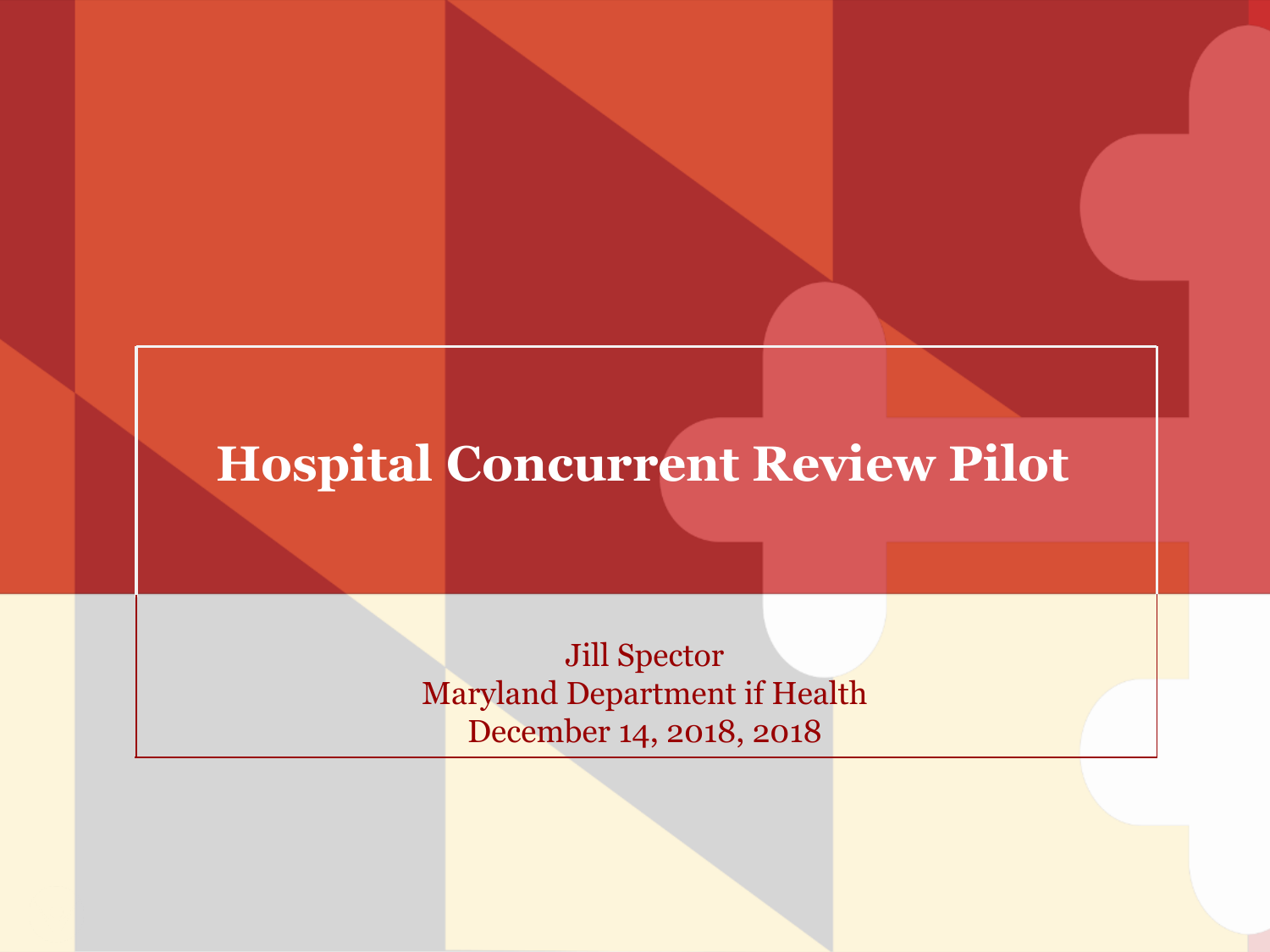# **Background**

- In spring 2018, Johns Hopkins Hospital (JHH) and University of Maryland Medical Center (UMMC) raised issues:
	- High denial rates
	- Inconsistent decisions
- MDH reviewed the current hospital day review process
	- Surveyed 9 MCOs
	- Medicare

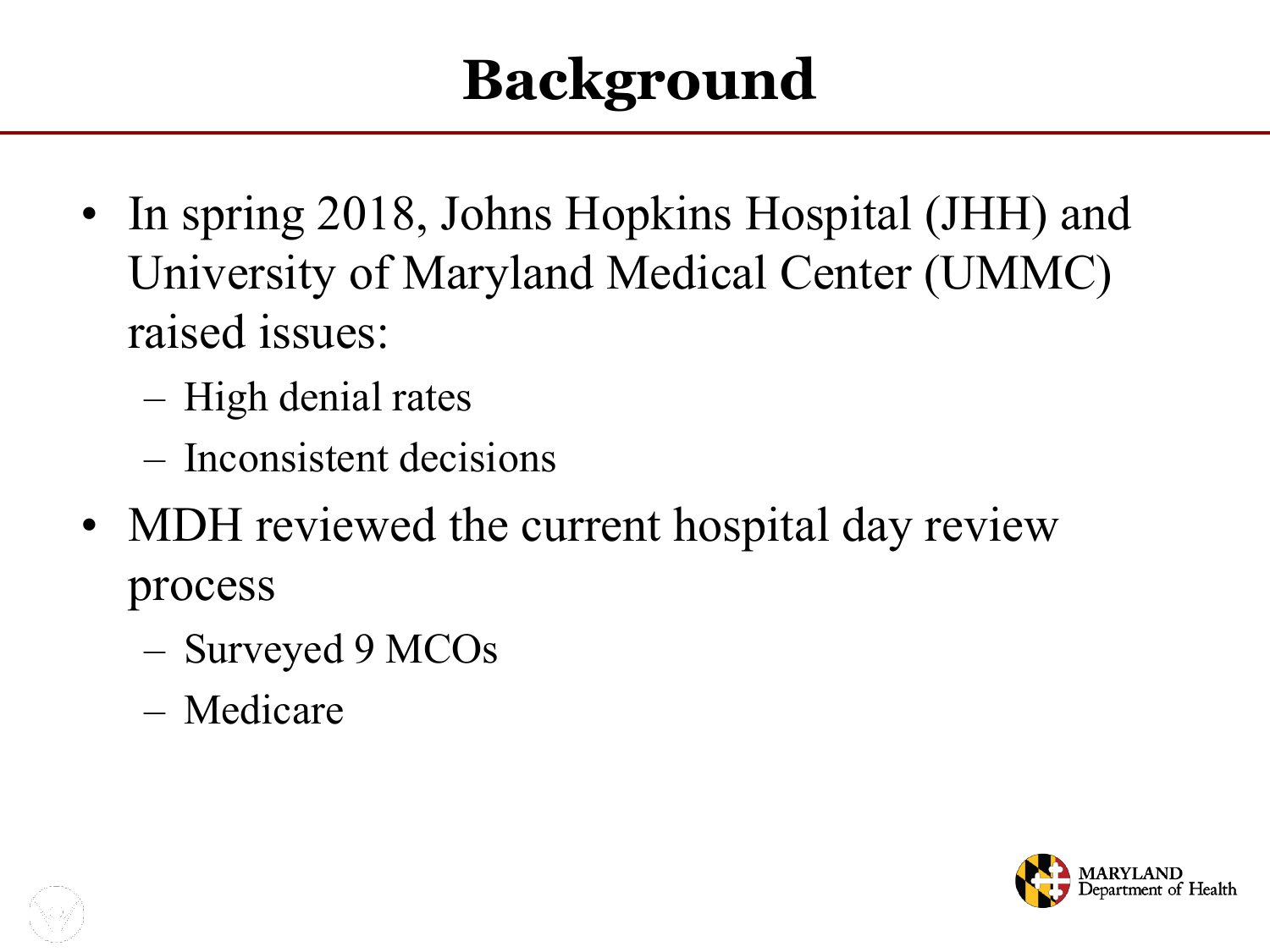## **Background**

- Decision to make changes to the process with the following goals:
	- Consistency with other payers
	- Align concurrent and retrospective review decisions
	- Decrease denial rates
	- Decrease length of admissions
	- Transparency
- Decision to work with Johns Hopkins Hospital (JHH) and University of Maryland Medical Center (UMMC) to implement a pilot

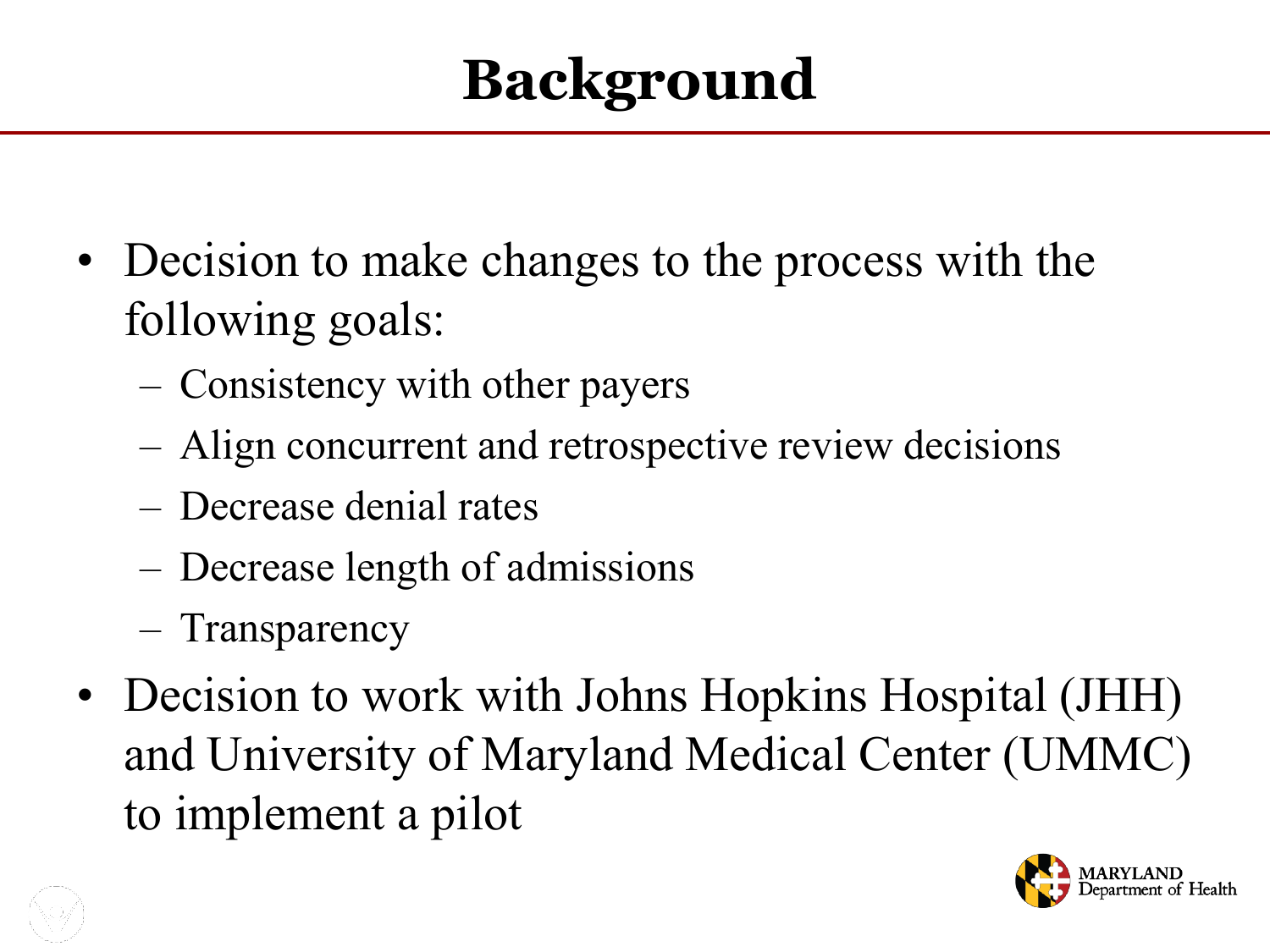## **Pilot Details – JHH and UMMC**

- Pilot began October 4, 2018
- All concurrent reviews are submitted to Telligen every Monday, Wednesday and Friday for all Medicaid patients who are inpatient.

\*Initial concurrent reviews must still be submitted within 48 hours of admission, or by the next business day.

- Telligen turns concurrent reviews around in 24 hours.
- If additional information is needed, the hospital will have one business day to submit the information via Qualitrac.
- Retrospective reviews will continue to be completed for all admissions.

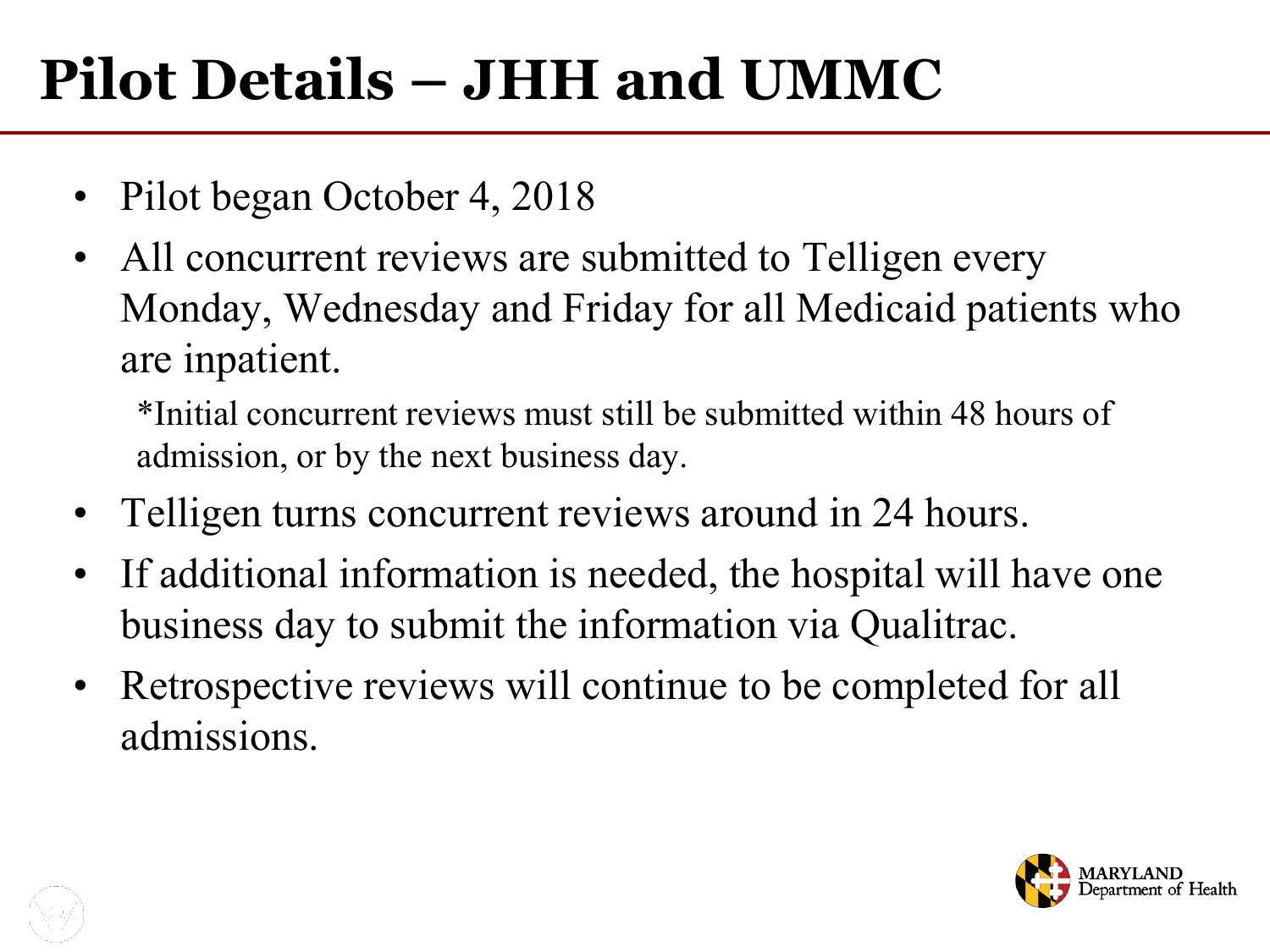### **Pilot Details – JHH and UMMC**

- Telligen has dedicated one nurse and one physician to JHH and to UMMC to follow cases.
- Opportunity to request a peer to peer review when a denial is pending.
	- Hospitals have 2 business days to request the peer to peer via phone or email prior to receiving the denial.
	- Telligen will attempt to schedule and complete the peer to peer within 3 business days of the date the request is made.
- Administrative days must still be requested by submitting the 1288 Form at the time of the retrospective review request.

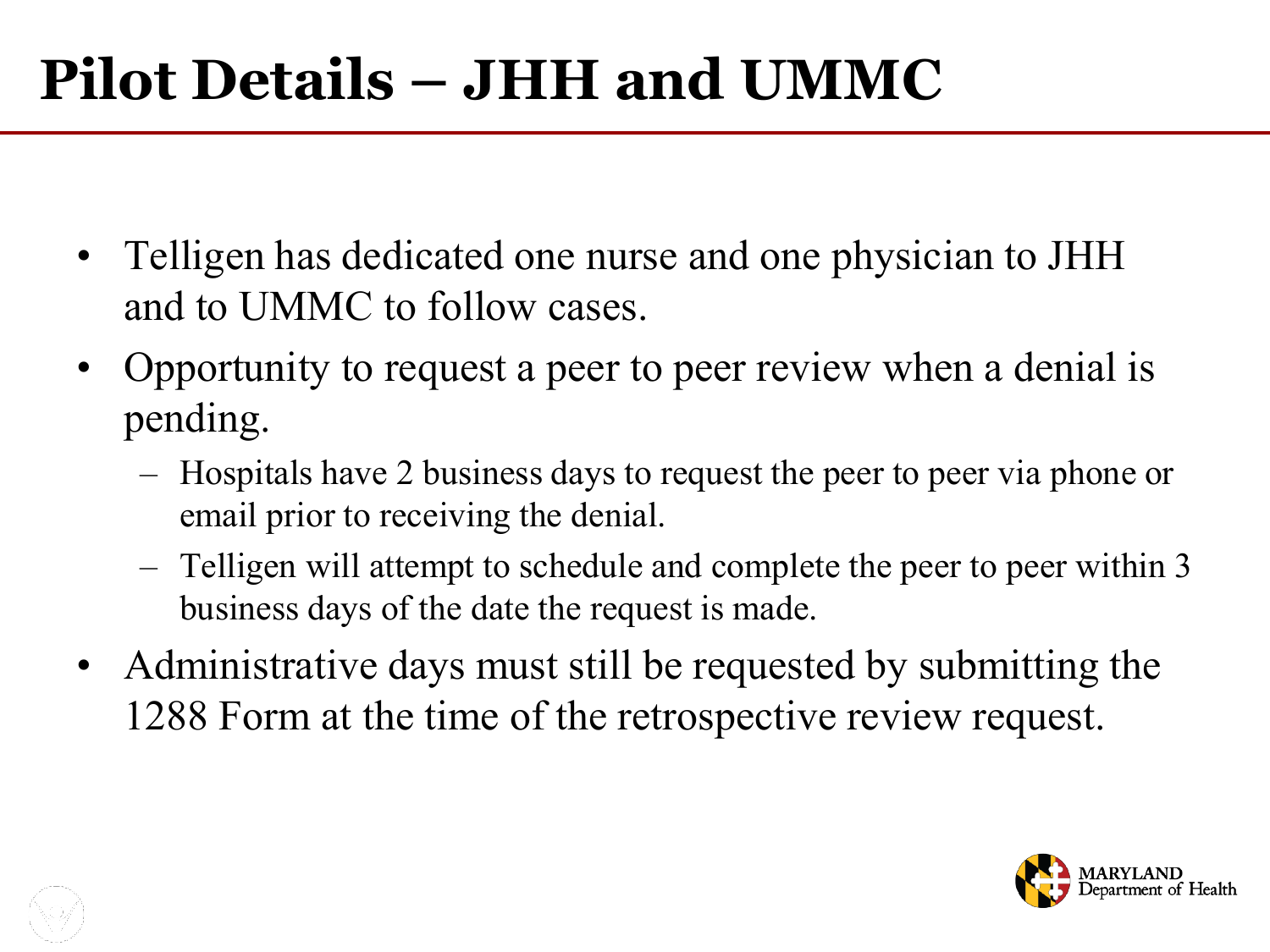#### **Ongoing Discussion with JHH and UMMC**

- October/November 2018
	- Several meetings and discussions with JHH and UMMC to obtain feedback on pilot
	- Changes made to pilot based on discussions
	- Need more experience before implementing statewide
- December 2018
	- Add Children's National Medical Center and Peninsula Regional Medical Center to pilot
		- Regional balance
		- Large and small hospitals
		- Patient population